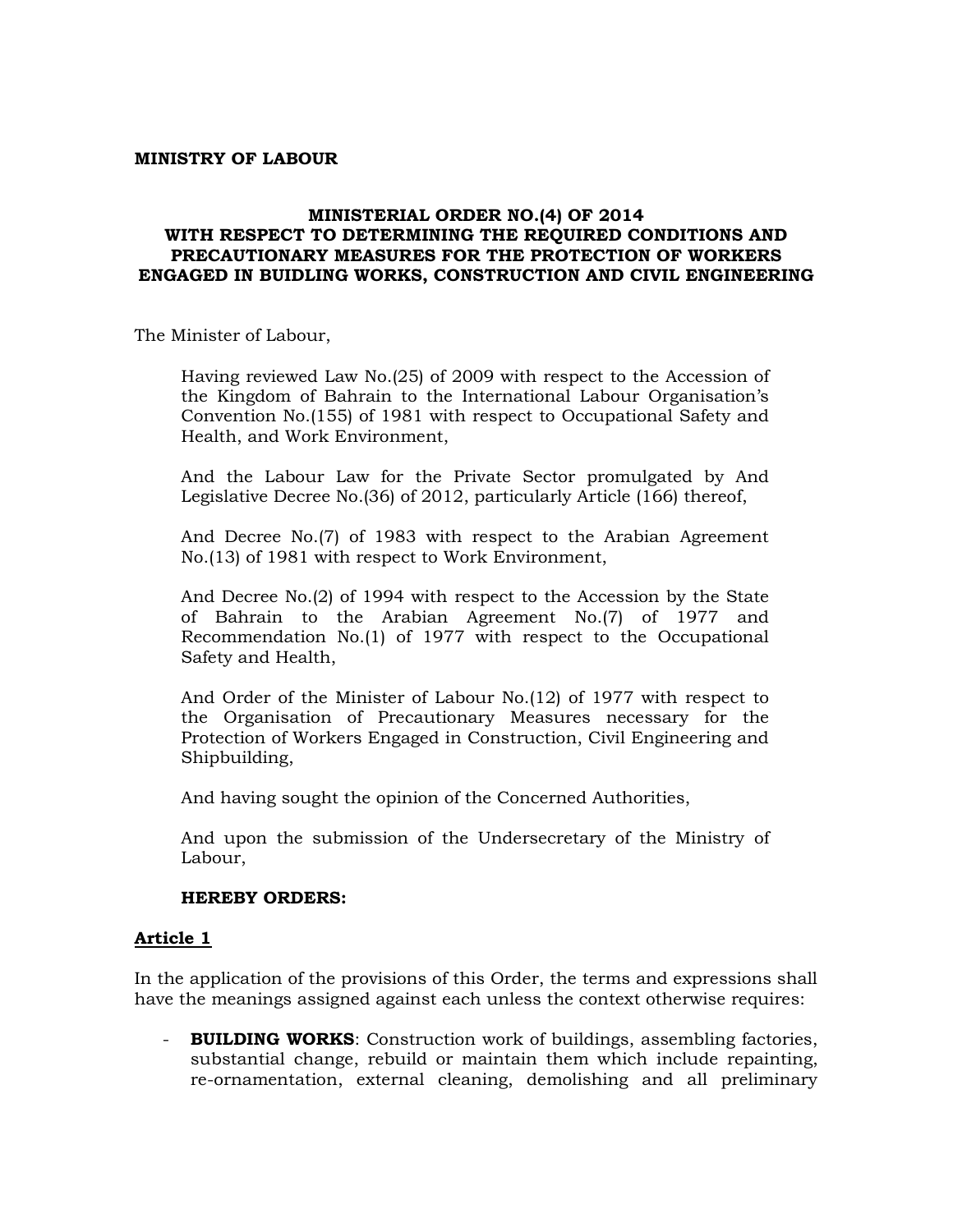works to carry on the above works which shall not include engineering installations as indicated in its definition.

- **CONSTRUCTION WORK**: Steel or reinforced construction works with the exception of buildings, substantial changes or re-building (including repainting) or demolishing. It includes road works, airport runways, wave breakers, reclamation, river works, used pipelines laying for any purpose, constructing harbours, dry docks, reservoir, aqueduct, sewer, sewage works or gasholders and any civil or constructional engineering works of a similar nature to the foregoing.
- **COMPETENT PERSON**: a person who is properly trained and qualified and has sufficient experience for the work and is not suffering from any physical defect or disability that would prevent him from carrying out the work properly.
- **WORK PLACE:** A place prepared by an employer at which a worker shall perform his duties and also amongst one of the following work places:
	- 1. Any part of the establishment workers may be available therein.
	- 2. Any chamber, gangway, hall, room, staircase, road or any other place inside the establishment and is used as an entrance to the establishment or exit therefrom by the workers.
- **SCAFFOLDING:** A platform rose on or attached to pillars and structures used to carry out duties, moving vertically or horizontally and to carry equipment, materials and work material at a elevated place.
- **TYING-IN**: Rigidly connecting any scaffold to a building or fixed structure.

### **Article 2**

The provisions of this Order shall be applicable to building works, construction and civil engineering works.

### **Article 3**

The following shall be secured upon entrusting an entity or entities the execution of a project or task at a work place:

- 1. To ensure the capability of an entity entrusted with executing a project or task and holding a licence to pursue such activity by the concerned authority.
- 2. To adopt suitable arrangements to adopt legal requirements of the occupational safety and health. Such arrangement must be documented and approved by all the concerned authorities and immediately inform the Ministry of Labour upon approval. Such action shall not relieve an employer from observing all legal conditions.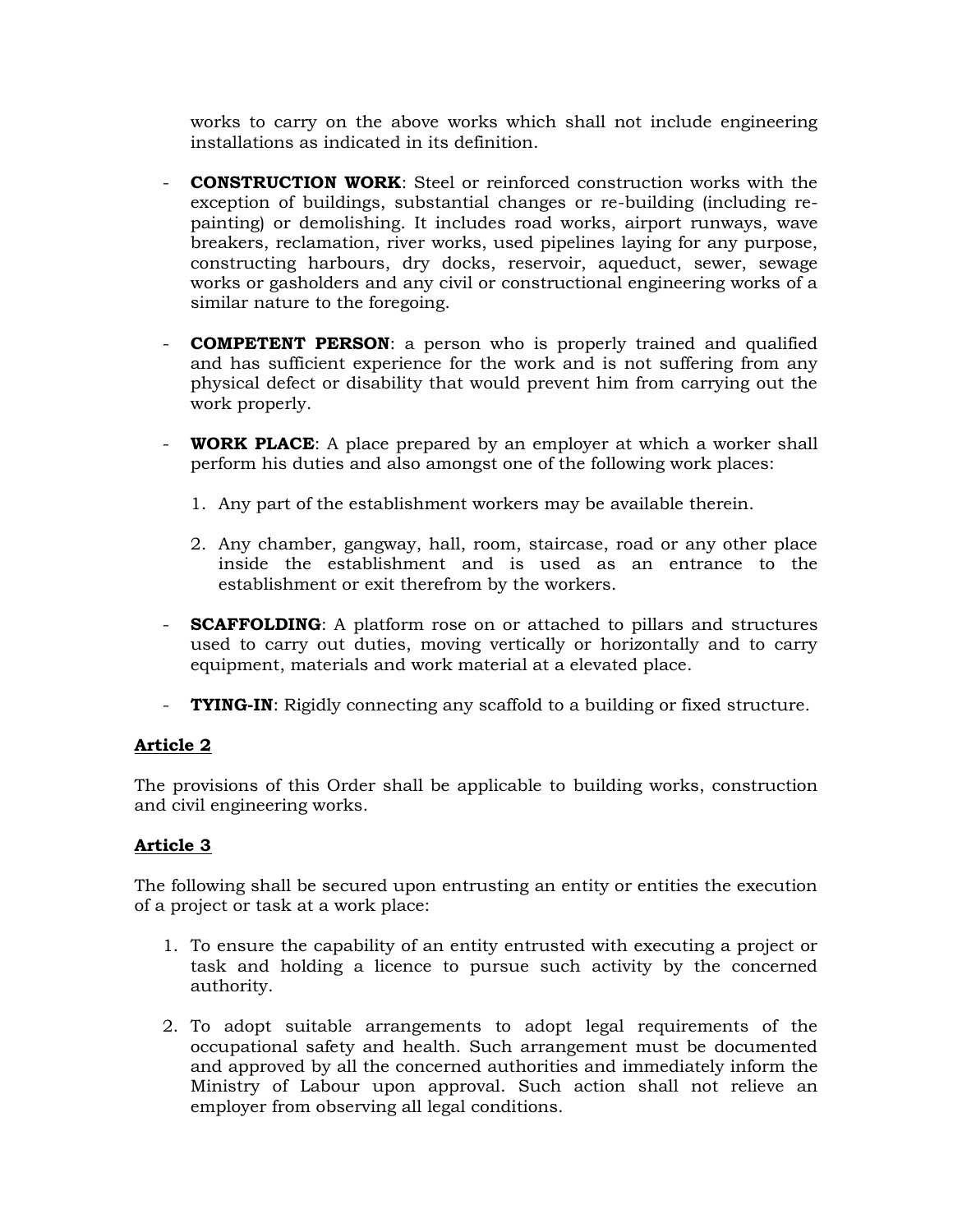- 3. To maintain, whenever possible, all necessary information about possible hazards at a work place.
- 4. To effectively co-ordinate with various concerned entities.
- 5. To periodically or whenever a need may arise, review the arrangements indicated in the preceding Clauses of this Article.
- 6. To identify the hazardous areas and ensure that no unauthorised personnel enter such areas by placing barricade or guard rails to prevent the presence of workers in such areas.

The main-contractor at the work place shall co-ordinate with sub-contractors about the occupational safety and health issued.

### **Article 5**

Work places shall meet the following conditions:

- 1. All entrances, exits, passages and roads used by the workers should be safe.
- 2. A work place shall be designed in a safe manner so as it shall not form any harm to any worker or any one available therein.
- 3. Necessary practical measures should be taken to prevent workers from using unsafe passages.
- 4. A work place area should be sufficient and adequate to carry out the work taking into consideration any equipment or instrument used for work.

- 1. All hazards at a working place must be evaluated particularly elevated places, analyse previously adopted procedures and their effectiveness in addition to adopting the required measures that secures workers safety at a working place.
- 2. All permanent grounds and preventative guard rails or any other mean intended to prevent falling to any of the elevated places must previously been be inspected by a qualified person and should secure that in a practical manner.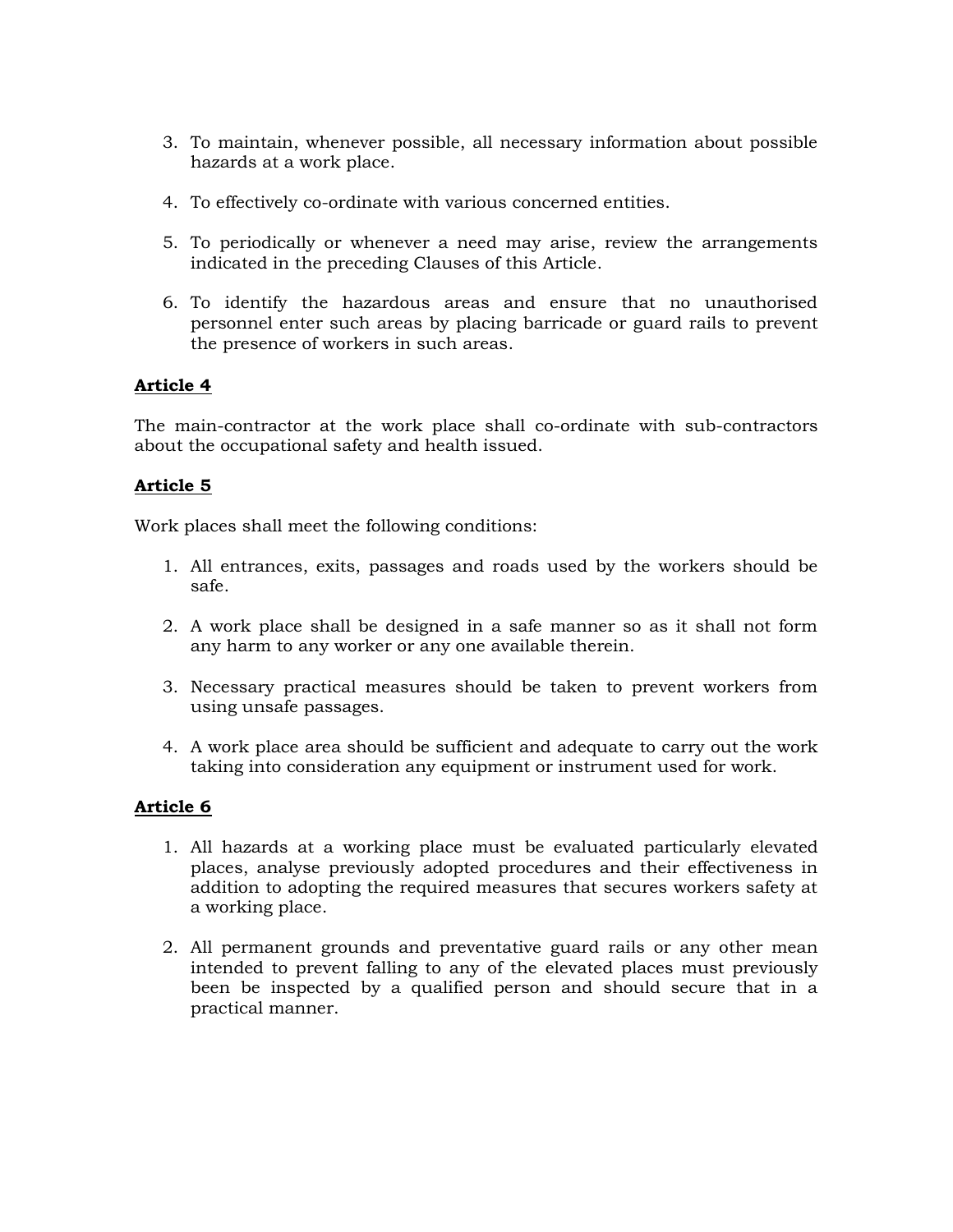The following shall be observed at working places:

- 1. All construction working places must be arranged and in an accepted cleaning state.
- 2. A working place must be surrounded by a suitable fence and is identified by placing clear marks thereon.
- 3. Panels with visible nails or parts of sharp objects that may sustain injury to any worker should not be left.
- 4. To take suitable measures to store materials and objects in addition to proper procedures to dispose of garbage ad refuse in a manner that may avoid hazard to any person either by colliding or falling material.

## **Article 8**

Without prejudice to other provisions of this Order, where work cannot safely be done from or on the ground or from part of a building or other permanent structure there shall be provided, places and kept in position for use and properly maintained either scaffolds, or where there can be used safety ladders, all of which shall be sufficient and suitable and safe for the purposes.

## **Article 9**

1. Every scaffold and every part thereof shall be:

- a) Of good construction.
- b) Of suitable and sound material.
- c) Of adequate strength, including where necessary bracing, strutting and tying-in, for the purpose which it is used.
- d) It shall be properly maintained and supplied with a card indicating date of examination by a qualified person.

2. All material and parts for scaffolds shall not in use be kept under good condition and shall be properly maintained.

3. Where any part of the scaffold is incomplete or is not compliance with the requirement of this Order, access to such part shall be prevented.

- 1. Standards or uprights shall be:
	- a) Vertical or slightly inclined towards the buildings.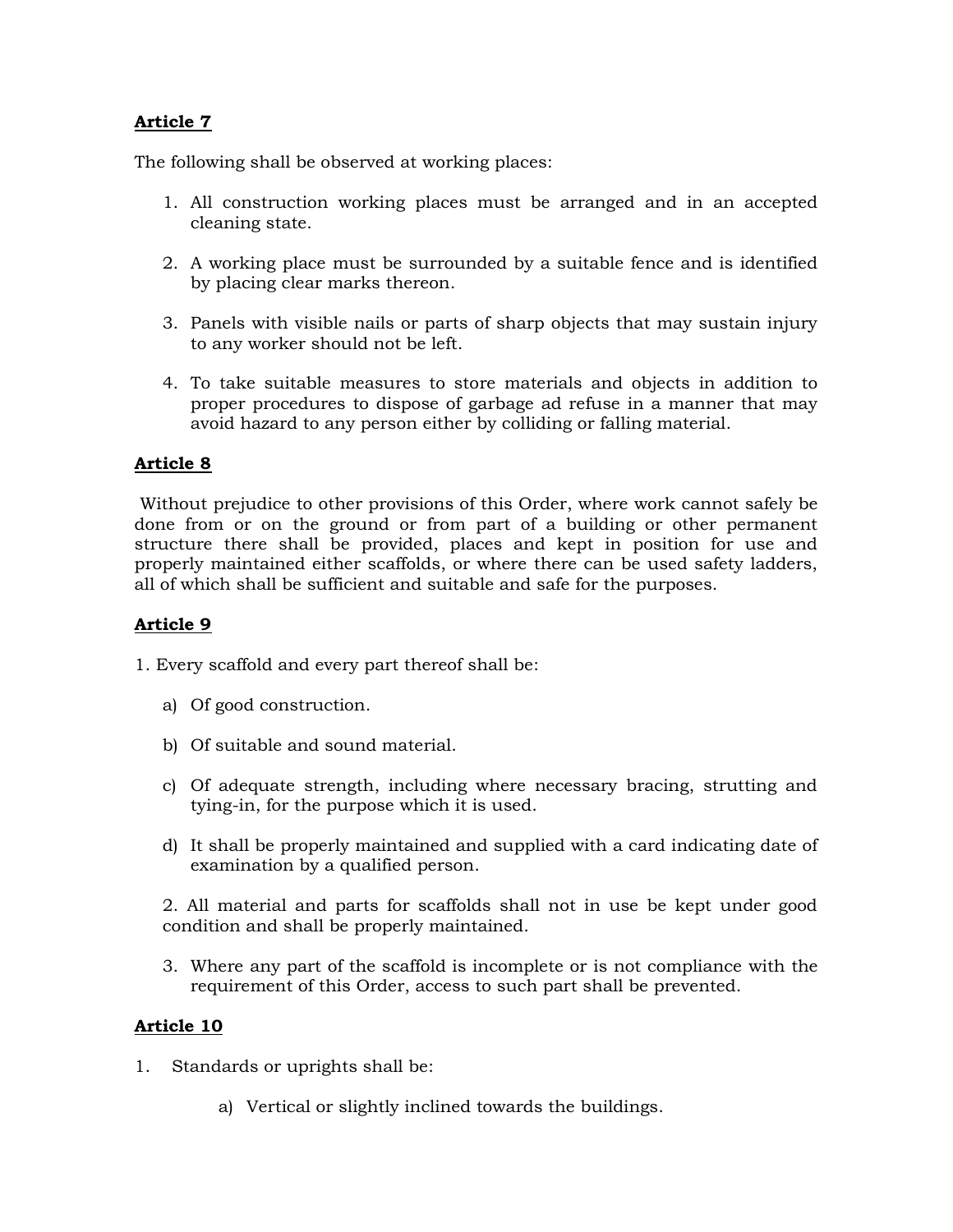- b) Fixed sufficiently close together to secure the stability of the scaffold.
- 2. Ledgers and putlogs shall be securely connected together and to upright as necessary.

Scaffold erecting or dismantling shall be made under the supervision of a qualified person while observing the safety of workers erecting such scaffold through training provided the following precautions shall be taken upon erecting or dismantling:

- 1. Awareness of the approved measurement and plan to dismantle or construct a scaffold.
- 2. Safety work awareness on a scaffold.
- 3. Taking precautionary measures to prevent workers or materials from falling.
- 4. Taking into consideration the weather conditions, their effect and extent of work safety on scaffolds.
- 5. Observe the permitted loads.

### **Article 12**

Every scaffold fitted with wheels shall:

- 1. be constructed with due regard to stability, if necessary including weights at the base and tying-in,
- 2. be used only on a firm, level surface,
- 3. have a locking device for the wheels which shall be properly secured when the scaffold is in use.
- 4. be moved from one place to another only when it is unoccupied and then only by pressure at the bas.

### **Article 13**

No scaffold shall be erected, add to, altered or dismantled except by competent scaffolders. All materials used for the work as well as the completed scaffold shall be inspected and passed by a foreman scaffolder before being taken into use. Thereafter every scaffold shall be inspected by a competent person at least once every week.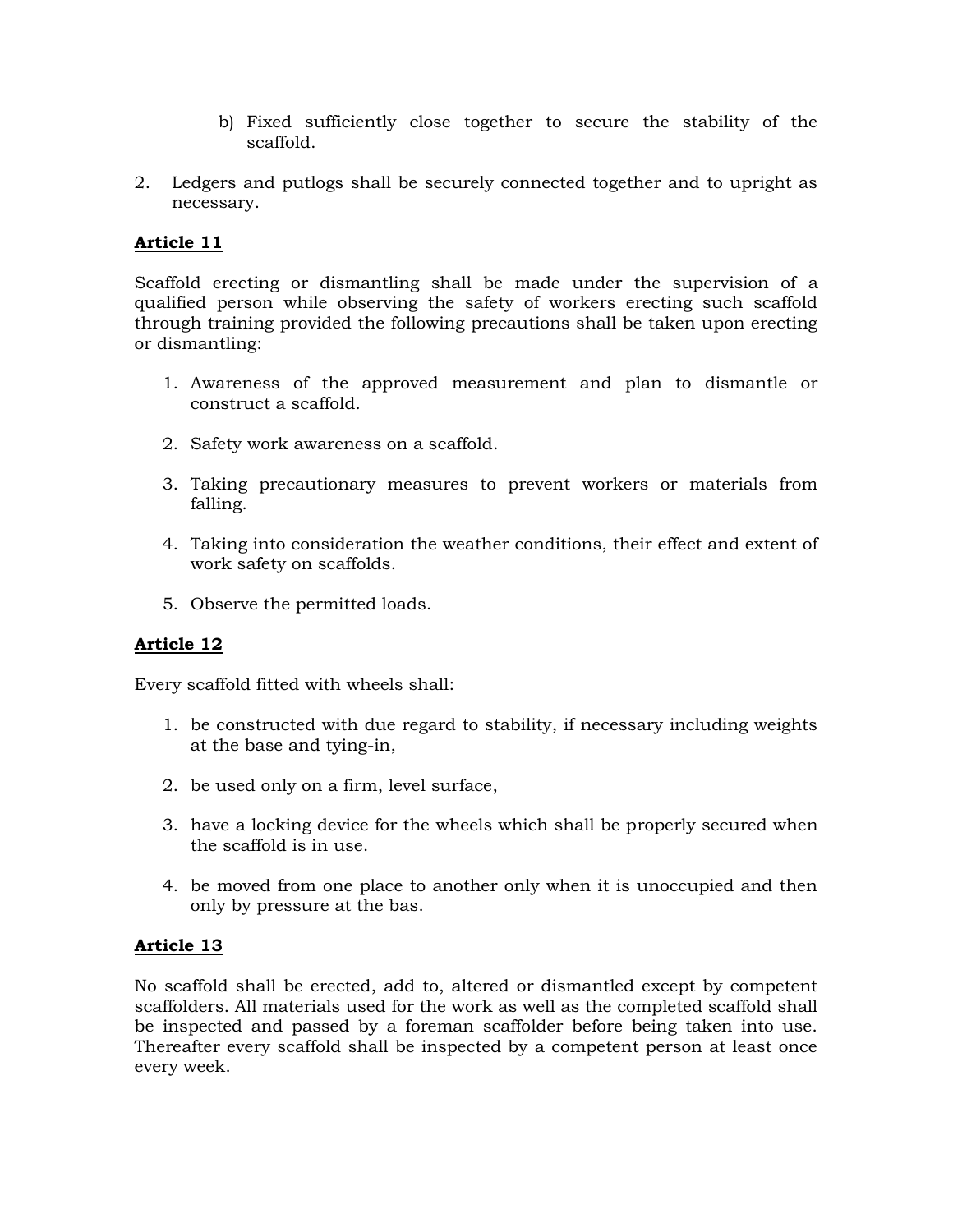The following shall be observed when working on a platform:

- 1. To be with sufficient diameters that allows workers passage, safe use of required materials and provide a suitable working area while observing the work in progress.
- 2. To be of a suitable surface with no gaps a worker or material may fall therefrom, or causes injury to a worker except if necessary measures and precautions are adopted to protect workers from hazards.
- 3. To be constructed and maintained in a manner that prevents sliding or stumbling and prevents workers falling between the work platform and the other adjacent platform.

### **Article 15**

Loading on the platform that leads to collapsing or occurrence of any effect that leads to losing its balance, shall be prohibited.

## **Article 16**

Stairs shall be provided throughout their length with hand rails on the open side or sides, of sufficient strength to prevent to fall of persons therefrom.

- 1. It shall not be permitted to use any scheme to prevent persons from falling except with the availability of the following conditions:
	- a) To conduct hazards analysis and evaluation that proves carrying out the work using this scheme is the most practical one to protect against hazards.
	- b) A user and all available persons in the working place have received suitable and proper training to pursue their duties in addition to the full knowledge of the protection steps and means.
- 2. Personal protection for falling persons scheme should observe the following:
	- a) It shall be suitable, appropriate with sufficient strength and durability for the purpose designed for and weights expected to be thereon.
	- b) It shall be suitable and appropriate for a user person
	- c) It shall be properly and correctly tied.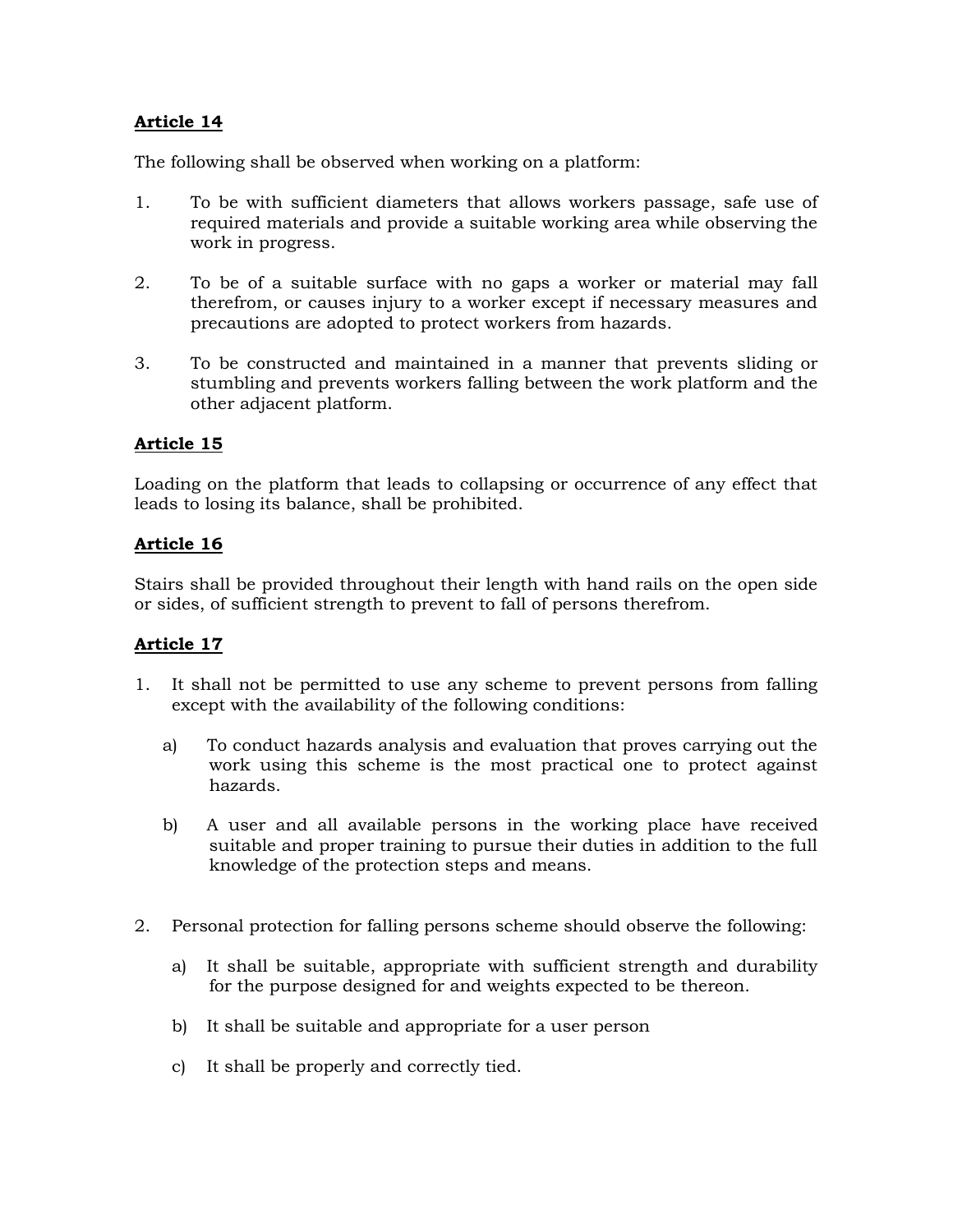- d) Tying means shall be suitable and of sufficient strength and durability provided it shall be tightly fastened.
- 3. The following shall be available in the falling protection means:
	- a) It shall be of appropriate strength and sufficient dimensions for the purposes intended thereof.
	- b) It shall be stable and secure.

The following shall be observed upon working in elevated places:

- 1. Upper protective guard rails or any similar method should be at least one metre elevated from the surface edge that workers may possibly fall therefrom.
- 2. Foot guard rails shall be suitable and appropriate for protecting persons and preventing material and equipment from falling.
- 3. Side middle guard rails or any other mean shall be identical so as the gap between them, the upper side guard rails and foot guard rails shall not exceed one half metre.
- 4. Work shall be banned if the protection mean is not present unless other effective and secure safety means are present to carry out the job.

# **Article 19**

The following shall be observed in protective guard rails:

- a) In case of designing protective guard rails, they shall be connected to designed tie-in means and securely linked of strength and stability for the workers safety and materials falling.
- b) In the presence of an air pillow or protective net, it shall be stable.
- c) Suitable and appropriate measures shall be available to secure workers safety from injury in case of falling together with ensuring the practical suitability of such measures.

# **Article 20**

The following shall be observed upon using ladders:

1. An employer must observe upon using ladders for work in elevated places, to analyse and evaluate hazards that prove using them are the proper practical means.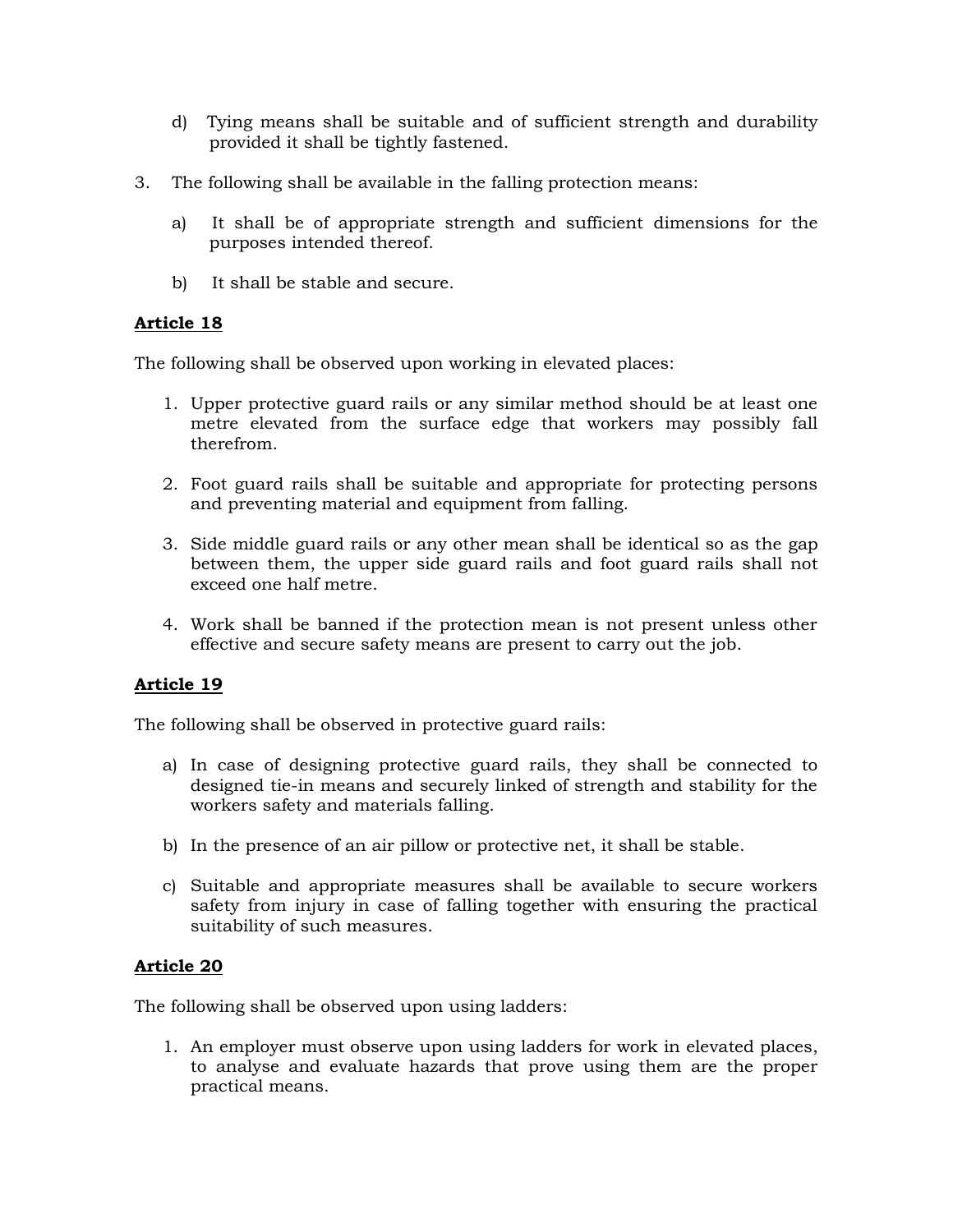- 2. A surface where a ladder is placed shall be steady and does not skid to prevent its movement or tilting.
- 3. A ladder must be securely placed to secure its stability while carrying out the work.
- 4. Every Ladder used as part or an access to a working place must project above any landing or working point for a distance of one meter unless other adequate hand hold is provided.
- 5. Extendable ladders shall not be used unless the parts do not collapse while using.
- 6. Caution must be taken not to move mobile ladders with wheels while climbing and protection means to avoid falling while using them as work platform.
- 7. Suitable practical rest platforms must be maintained and added to the ladders with heights exceeding 9 metres from the base.
- 8. Ladders must not be used in the following cases:
	- a) If a ladder has been repaired by means of nails, wire or rope.
	- b) If any of its steps are broken, lost or misplaced.
	- c) If it is painted in such a manner that would render it difficult to find out any cracks therein.

- 1. Necessary precautions must be taken to prevent any person at the working place to work on breakable material, pass through or nearby.
- 2. If impractical to avoid working on breakable material, avoid passing through or close by them, the following precautions must be adopted:
	- a) To ensure the availability of sufficient and appropriate work platforms, guard rails or any other method to prevent substances from falling through these materials.
	- b) To take the proper and suitable measures to reduce possible distances and damages for falling through safety nets or belts.
- 3. Warning and directing signs should be placed in areas where there breakable materials a worker is likely to pass through, close by, work on or alert worker by any other appropriate mean.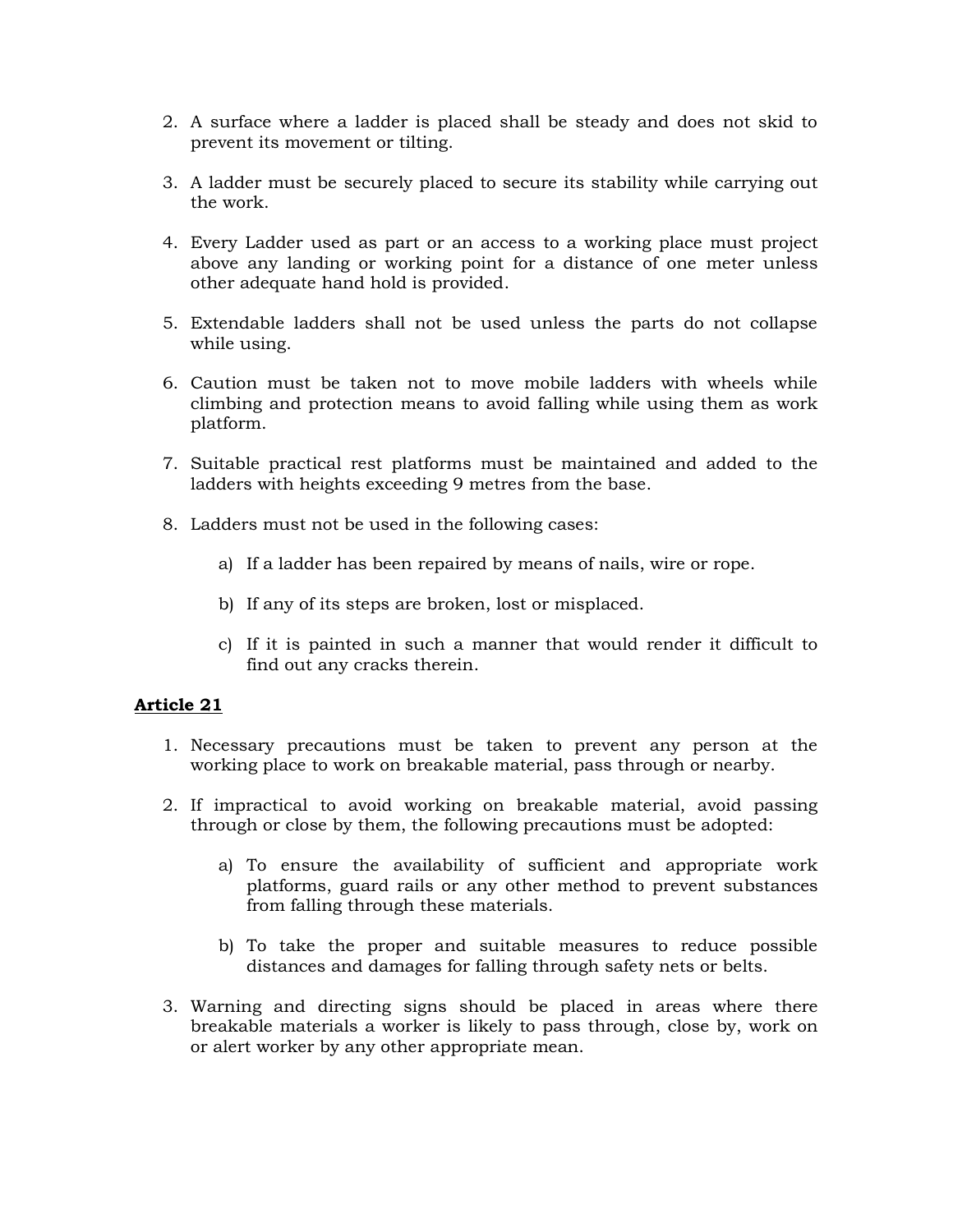- 1. Where any work is being done on a slopping roof exceeding 12.5 degrees, there shall be provided at the edge of the roof below the working place a working platform to be wide enough to prevent any person who slips down the roof from falling to the ground below.
- 2. It shall not be permitted to carry on any work on slopping roofs or movement thereon except by properly made sliding ladders.
- 3. Where any Work is being done on whatever slopping roof degree, weather conditions that may affect objects stability and steadiness must be observed.

## **Article 23**

In case of carrying out any work that is likely to reduce or affect the stability and safety of any part of an existing building, existing or temporary construction, or under construction that may subject any person to risk, all necessary practical measures must be taken by designing pillars to securely stand weights and used for the purpose they were designed therefor so as to prevent any person from exposing to danger as a result of the collapse of a building, construction or any part thereof.

## **Article 24**

- 1. Demolition, removal or any part thereof must be planned in a manner to prevent or reduce the hazard by adopting any practical operation possible.
- 2. Demolition shall only be carried out:
	- a) Under a licence from the competent authority.
	- b) Under the direct and constant supervision of a competent person.
	- c) So far as possible by workers trained and experienced in the work.
	- d) After all services, such as water, gas and electricity supplied to the building or structure being demolished have been disconnected by the relevant authority and a certificate to that effect has been given to the competent person carrying out the disconnection on behalf of the authority.

# **Article 25**

1. All possible measures should be taken to protect persons from the hazards of excavations, collapsing or any part thereof by adopting the following: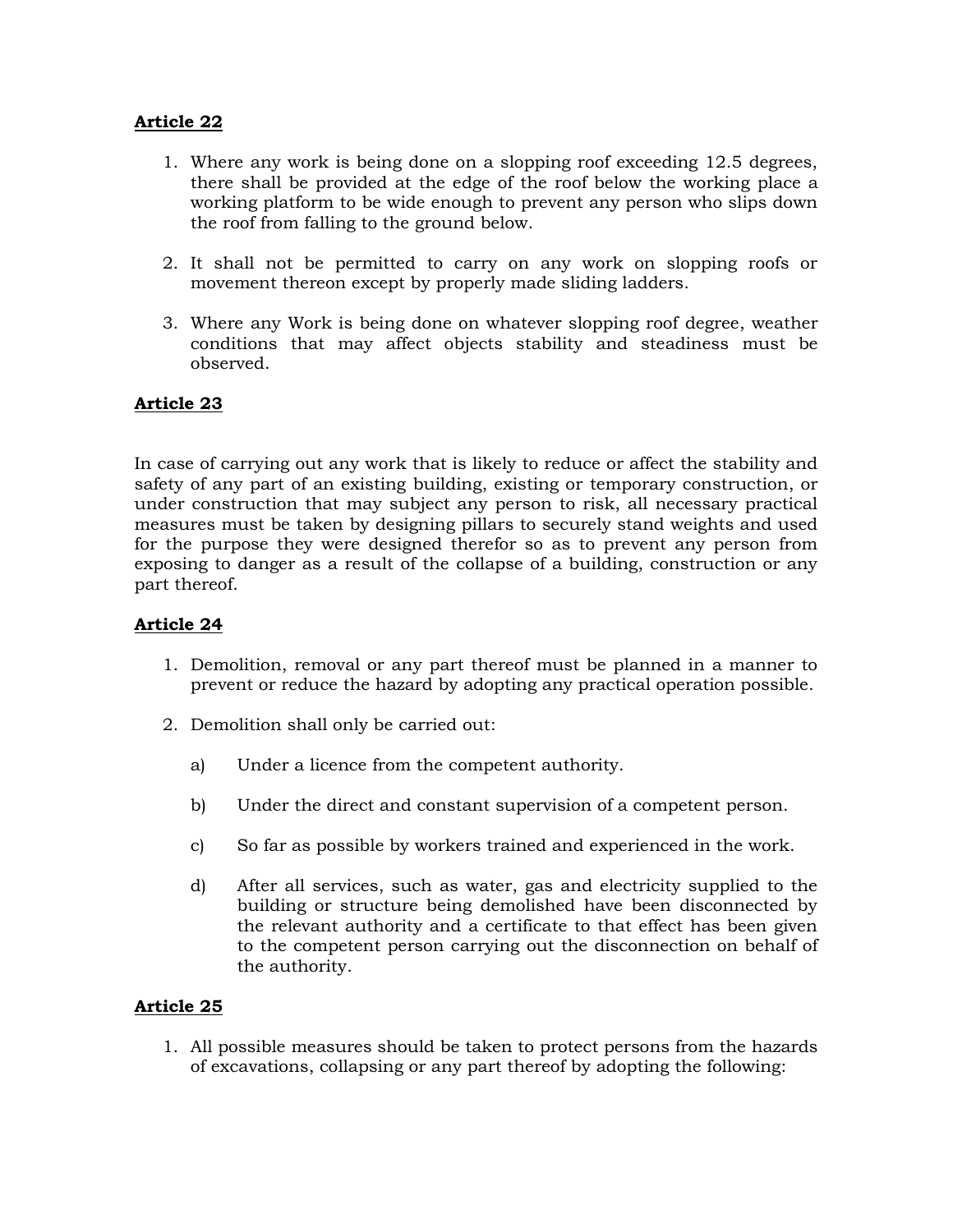- a) To adopt all necessary practical measures to prevent works or materials from falling at the excavation place.
- b) To take all proper and sufficient measures to prevent excess loading of materials and equipment on the outskirts of the excavations.
- c) To provide sufficient number of entries, exits and safe access to the excavation.
- 2. Excavation shall not start except after adopting the following procedures:
	- a) Holes and trenches must be surrounded by a safe and secure guard rails together with placing warning signs thereon, provide suitable lighting that assist in knowing and identifying such holes at night in addition to providing each worker with a reflective jacket.
	- b) To examine the connector used in excavation by a qualified person prior to the commencement of the shift and after any incident that affects the strength and stability of the excavation or falling any materials inside the hole.

The following shall be observed in dams:

- 1. It shall be properly designed and executable to reduce hazards whenever practically possible.
- 2. It shall be supplied with a system that permits a worker from exiting in case of an emergency like entry of water or materials.
- 3. It shall be periodically maintained.
- 4. A dam shall be examined by a qualified person prior to commencement of a work shift and after any incident that affects the dam's strength and stability together with the availability of a qualified person having the authority to stop the work in case of any hazard to the workers.
- 5. Water suction carried out after the dam's construction should be carried out by a qualified person with a sufficient expertise in this field.

- 1. All electric mains, switches, fuse boxes cables and other electrical supply equipment shall be specially and adequately protected, installed and maintained to eliminate danger from electric shocks.
- 2. Before any operation or work to which this Order applies are commenced, and during the progress of such works, all practicable steps shall be taken to prevent danger to persons employed from any live electric cable whether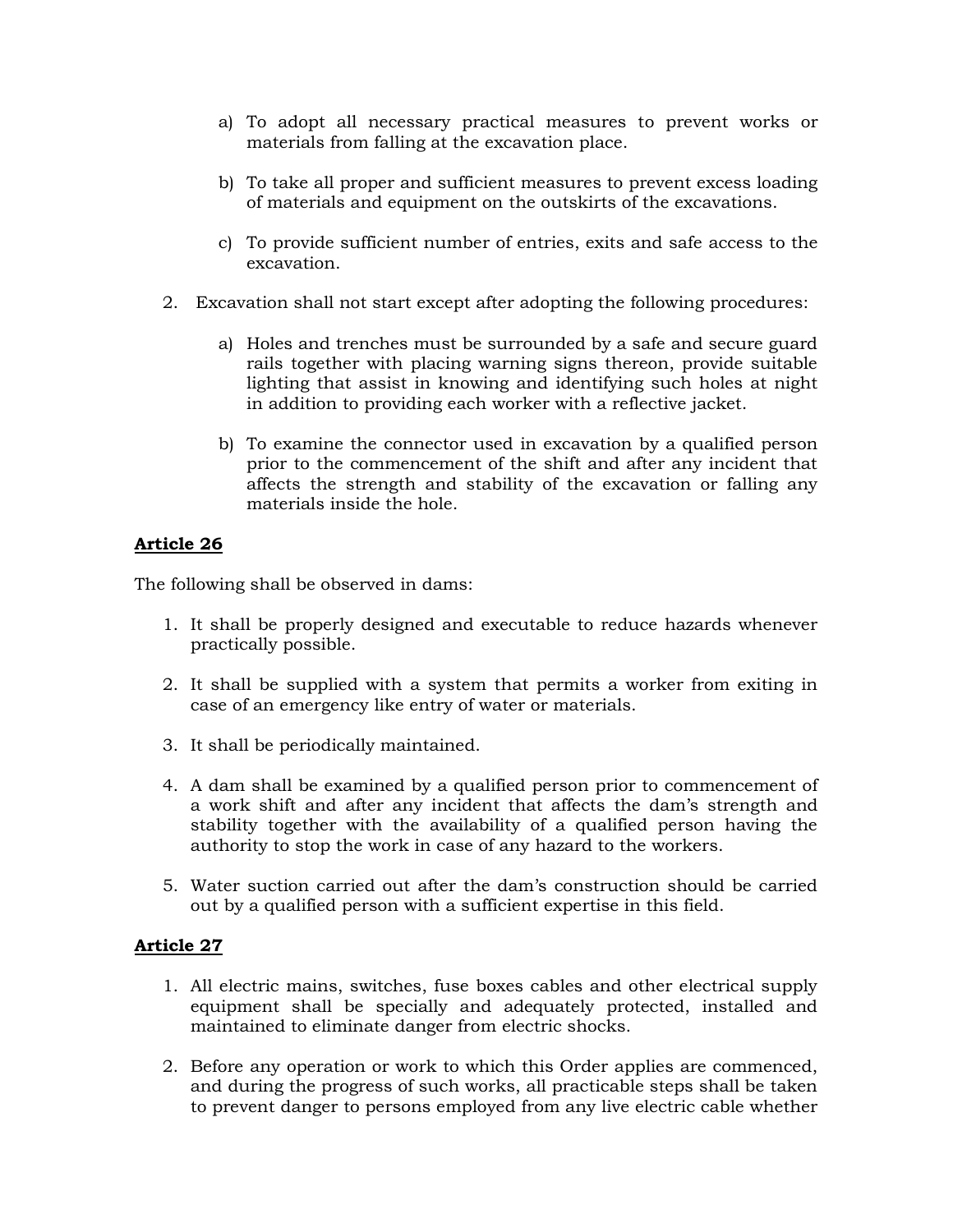under–ground or overhead or other apparatus, which is liable to be a source of such danger whether from the operation of a lifting or excavating appliance or otherwise. Steps to be taken shall include rendering the cable or apparatus electrically dead or the erection of suitable barriers to prevent approach to the dangerous area.

# **Article 28**

- 1. When the worker is conveyed to or from any working place by a water vessel, proper measures shall be taken for his safe transport. Vessels used for this purpose shall be of suitable construction, properly maintained and in good working order, shall be in charge of competent persons and shall not be overloaded.
- 2. Where on or adjacent to the site of any industrial operations or workers there is water into which a worker is liable to fall with risk of drowning, suitable rescue equipment shall be provided and kept in any efficient state and ready for use and measures shall be taken to arrange for the prompt rescue of the workers who are in danger.

Where there is a special risk of such fall from the edge of a land or off a structure adjacent to or above the water or off a floating stage secure fencing shall be provided near the edge to prevent such fall. Where there is required movement of workers or materials over or close to the edge, fencing may be removed for the time and to the extent necessary to permit such movement.

# **Article 29**

Every construction site shall be safely organised in order to secure the workers safety upon their movement on the work place and all passages shall appropriate for the workers and vehicles in terms of suitable number, place, area and shall be supplied with direction signs.

# **Article 30**

The following shall be observed when using vehicles:

- 1. To take suitable and safe measures to safely organise vehicles movement and parking at the work place.
- 2. To take suitable and sufficient measures to organise workers movement near such vehicles.
- 3. A worker must be at a safe place during loading, unloading and transport of materials at the work place.
- 4. To take suitable measures to prevent vehicles falling in the holes or water, or overturn at the sides.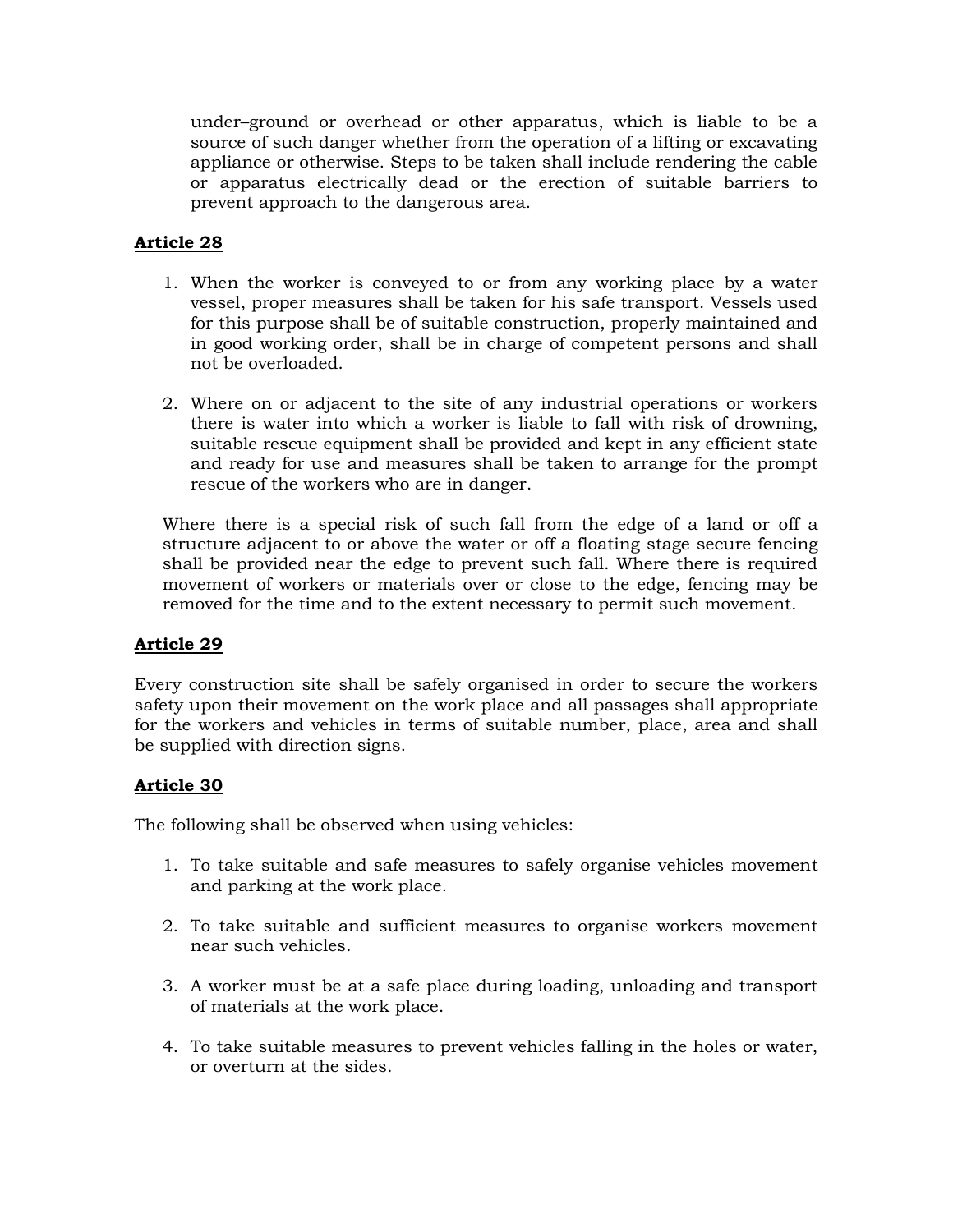On using mechanically propelled vehicles, fork-lifts, trucks, tractors and bulldozers, no such vehicles shall be used unless:

- 1. It is in the charge of and being driven by a competent person properly trained and licensed to drive with a valid Bahraini licence.
- 2. It shall be in a good state, efficient working order and in good repair.
- 3. It is used only on proper manner and is not loaded in such a way as to interfere with the safe operation of the vehicle.
- 4. It shall be equipped with seats suitable for the number of passengers if it is intended for such purpose.

#### **Article 32**

Workers shall not be required to lift, carry or move any heavy load likely to cause injury to them.

#### **Article 33**

The following shall be observed in confined space in which there is reason to apprehend the presence of any dangerous fumes:

- 1. No person shall enter or remain in any confined space in which there is reason to apprehend the presence of any dangerous fumes to such extent as to involve risk of persons being overcome thereby, unless they are wearing breathing apparatus of a type approved for the purpose of this Article, or a responsible person has certified the space as being, for a specified period, safe for entry without breathing apparatus, and the period so specified has nit expired; but no person shall enter or remain in the space without breathing apparatus unless he has been warned when the period so specified will expire.
- 2. A space shall not be certified under paragraph (1) of this Article unless:
	- a) Effective steps have been taken to prevent any ingress of dangerous fumes.
	- b) Any sludge or other deposit liable to give off dangerous fumes has been removed and the space contains no other material liable to give off dangerous fumes.
	- c) The space has been adequately ventilated and tested for dangerous fumes and has a supply of air adequate for respiration;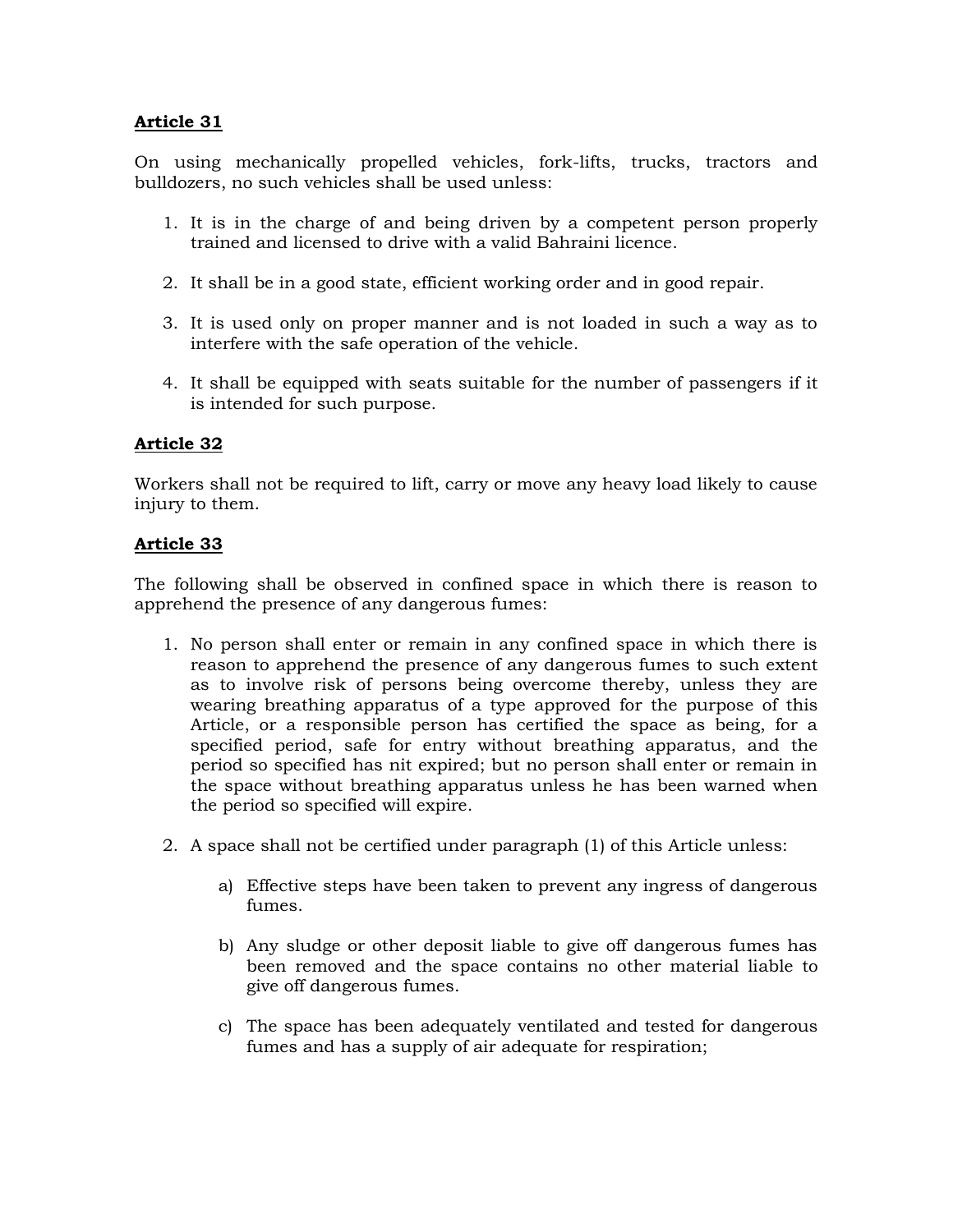But no account shall be taken for the purposes of sub-paragraph (b) of Paragraph (2) of any deposit or other material liable to give off dangerous fumes in insignificant quantities only.

- 3. Where any worker is employed in any space to which paragraph (1) of this Order applies, there shall be provided and kept readily available:
	- a) Not less than two sets of breathing apparatus of a type approved for the purpose of this Article at the site of operations.
	- b) Not less than two additional sets of such apparatus in nearby stores.
	- c) A suitable torch approved for the purpose of this Article with each set of breathing apparatus.
	- d) Two belts or ropes suitable for rescue purpose.

The apparatus, belts, ropes and torches shall be maintained and shall be thoroughly examined, at least once every month or at such other intervals as may be prescribed by a competent person; and a report on every such examination signed by the person making the examination and containing the prescribed particulars, shall be kept available for inspection

4. A sufficient number of workers shall be trained and practiced in the use of the apparatus mentioned in the preceding paragraph of this Article and in a method of restoring respiration.

# **Article 34**

In case of an emergency, necessary precautions must be adopted to include steps toward vacating the worksite and take into consideration the presence of workers assembly point.

# **Article 35**

Proper and suitable measures must be taken to combat fire hazards at worksites.

# **Article 36**

Suitable and sufficient lighting must be available at the worksite and observe providing secondary lighting in case of any malfunction in the lighting that may affect the workers.

# **Article 37**

Every worksite must be equipped with a suitable and proper shaded area to prevent workers in cases of any disorders and bad weather together with providing the necessary precautions from lightning hazards in case of working in